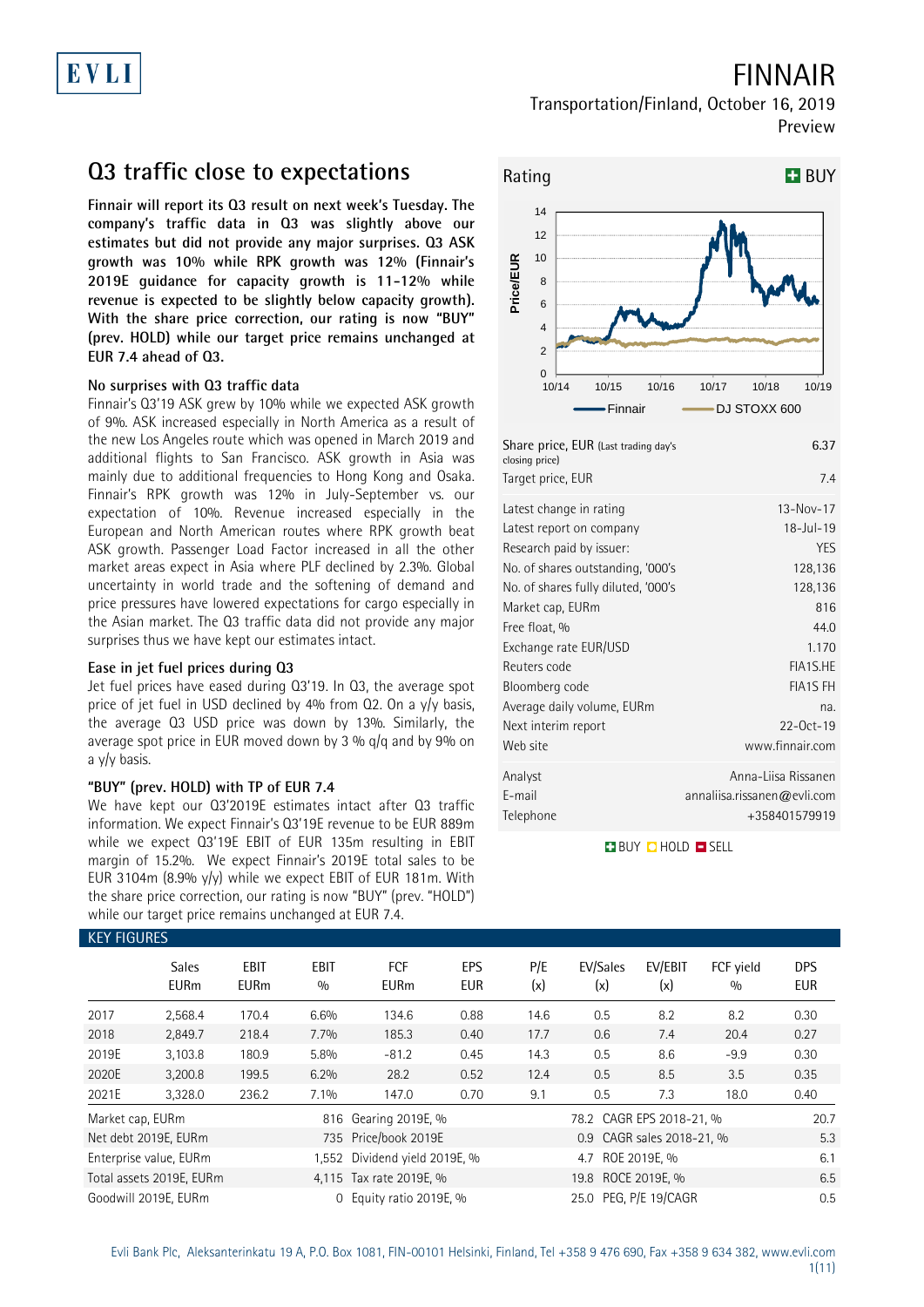## **Operating model**

Finnair updated its guidance for FY19E with the Q2 report. The company expects 2019E capacity growth of 11-12% in 2019E (14.8% in 2018) which is higher than the previous guidance of 10% which was given last April. This is mainly impacted by the new route to Beijing's Daxing International Airport which will be opened in early November. Revenue growth is expected to be slightly below capacity growth in 2019E. The company expects EBIT margin to be between 4.5%-6.0% in 2019E. We expect capacity growth of 11% and total revenue growth of 9% for 2019E while our estimate for 2019E EBIT margin is 5.8%.

| <b>FINNAIR</b>             | 2015          | 2016         | 2017         | 2018           | 2018        | 2018        | 2018        | 2018        | 2019E          | 2019E       | 2019E          | 2019E          | 2019E         |
|----------------------------|---------------|--------------|--------------|----------------|-------------|-------------|-------------|-------------|----------------|-------------|----------------|----------------|---------------|
| <b>EURm</b>                | $\mathsf{F}'$ | $\mathsf{f}$ | $\mathsf{P}$ | Q <sub>1</sub> | Q2          | Q3          | Q4          | FY          | Q1             | Q2          | Q <sub>3</sub> | Q <sub>4</sub> | $\mathsf{FY}$ |
| Passenger transportation   |               |              |              |                |             |             |             |             |                |             |                |                |               |
| Passenger revenue          | 1766          | 1816         | 2021         | 485            | 577         | 652         | 531         | 2244        | 517            | 645         | 719            | 573            | 2455          |
| v/y change                 | 7.7%          | 2,8 %        | 11,3 %       | 14,6 %         | 13,4 %      | 9,1%        | 8,0 %       | 11.1%       | 6.7%           | 11,8 %      | 10,3 %         | 8,0 %          | 9,4%          |
| Passengers (thousands)     | 10294         | 10866        | 11905        | 3018           | 3456        | 3653        | 3155        | 13281       | 3148           | 3910        | 4088           | 3451           | 14597         |
| v/y change                 | 7%            | 6 %          | 10 %         | 16 %           | 13 %        | 12%         | 7%          | 12 %        | 4.96           | 13 %        | 12.96          | 9%             | 10 %          |
| ASK (mkm)                  | 31836         | 33 914       | 36922        | 9666           | 10718       | 11 528      | 10 473      | 42 38 6     | 10 670         | 12 308      | 12 624         | 11 457         | 47 059        |
| y/y change                 | 3 %           | 7%           | 9 %          | 19 %           | 18 %        | 14 %        | 9%          | 14,8 %      | 10.96          | 14,8 %      | 10%            | 9%             | 11.96         |
| RPK (mkm)                  | 25 5 92       | 27 065       | 30 749       | 8016           | 8847        | 9 7 4 3     | 8055        | 34 660      | 8 3 5 6        | 10 152      | 10879          | 8812           | 38 200        |
| v/v change                 | 3 %           | 6 %          | 14 %         | 21%            | 16 %        | 11%         | 4.96        | 13 %        | 4.96           | 14,8 %      | 12%            | 9%             | 10 %          |
| Load factor (RPK/ASK), PLF | 80,4 %        | 79,8 %       | 83,3 %       | 82,9%          | 82,5%       | 84,5%       | 76,9%       | 81,8%       | 78,3%          | 82,5%       | 86,2%          | 76,9%          | 81,2 %        |
| y/y change                 | $0,2% - p$    | $-0.6% - p$  | $3,5% - p$   | $1,5% - p$     | $-1,2% - p$ | $-2,7% - p$ | $-3,4% - p$ | $-1,5% - p$ | $-4.6% - D$    | $-0.1% - p$ | $1,7% - p$     | $0,0% - p$     | $-0.6% - p$   |
| <b>Total revenue</b>       | 2255          | 2317         | 2569         | 641            | 718         | 807         | 683         | 2850        | 673            | 793         | 889            | 748            | 3104          |
| YoY change                 | $-1.96$       | 3%           | 11%          | 16%            | 13%         | 10%         | 6%          | 11%         | 5 %            | 10 %        | 10 %           | 9%             | 9%            |
| Other income               | 85            | 76           | 77           | 20             | 18          | 18          | 19          | 74          | 15             | 13          | 18             | 18             | 64            |
| Staff costs                | $-353$        | $-363$       | $-423$       | $-123$         | $-133$      | $-124$      | $-119$      | $-500$      | $-130$         | $-137$      | $-131$         | $-136$         | $-533$        |
| v/v change                 | 2,0/0         | 3 %          | 17%          | 36 %           | 24 %        | 10 %        | 5 %         | 18 %        | 5 %            | 3%          | 5 %            | 14%            | 7%            |
| % of revenue               | 16 %          | 16 %         | 16 %         | 19 %           | 18 %        | 15 %        | 17%         | 18 %        | 19%            | 17.96       | 15 %           | 18 %           | 17.96         |
| Fuel                       | -596          | $-492$       | $-472$       | $-127$         | $-145$      | $-163$      | $-145$      | $-581$      | $-145$         | $-181$      | $-187$         | $-170$         | $-683$        |
| v/v change                 | $-10%$        | $-17.96$     | $-4.96$      | 14 %           | 27 %        | 31 %        | 19 %        | 23 %        | 14 %           | 24 %        | 15 %           | 17.96          | 18 %          |
| % of revenue               | 26 %          | 21%          | 18 %         | 20 %           | 20 %        | 20 %        | 21%         | 20 %        | 22 %           | 23 %        | 21%            | 23 %           | 22 %          |
| Other OPEX                 | $-1160$       | $-1268$      | $-1314$      | $-324$         | $-327$      | $-346$      | $-334$      | $-1330$     | $-353$         | $-363$      | $-377$         | $-367$         | $-1460$       |
| v/v change                 | 3 %           | 9%           | 4%           | 0%             | 0 %         | 6 %         | $-1.96$     | 1%          | 9%             | 1196        | 9%             | 10.96          | 10.96         |
| % of revenue               | 51 %          | 55 %         | 51 %         | 50 %           | 46 %        | 43 %        | 49 %        | 47 %        | 52 %           | 46 %        | 42 %           | 49 %           | 47 %          |
| Comparable EBITDA          | 132           | 161          | 300          | 87             | 131         | 191         | 104         | 513         | 60             | 126         | 213            | 92             | 492           |
| Depreciation               | $-108$        | $-106$       | $-129$       | $-72$          | $-72$       | $-73$       | $-78$       | $-294$      | $-76$          | $-79$       | $-78$          | $-78$          | $-311$        |
| Comparable EBIT            | 24            | 55           | 171          | 15             | 59          | 118         | 26          | 218         | $-16$          | 47          | 135            | 14             | 181           |
| Comp. EBIT-%               | 1,0%          | 2.4%         | 6,6%         | 2,3%           | 8,2%        | 14,6%       | 3.9%        | 7.7%        | $-2,4%$        | 5,9 %       | 15,296         | 1,9,96         | 5,8 %         |
| IAC & fair value changes   | 98            | 61           | 54           | $\overline{2}$ | $-8$        | $-3$        | 47          | 38          | $\overline{0}$ | $\Omega$    | $\Omega$       |                |               |
| EBIT                       | 122           | 116          | 225          | 17             | 51          | 116         | 73          | 256         | $-16$          | 47          | 135            |                | 181           |

Sources: Finnair, Evli estimates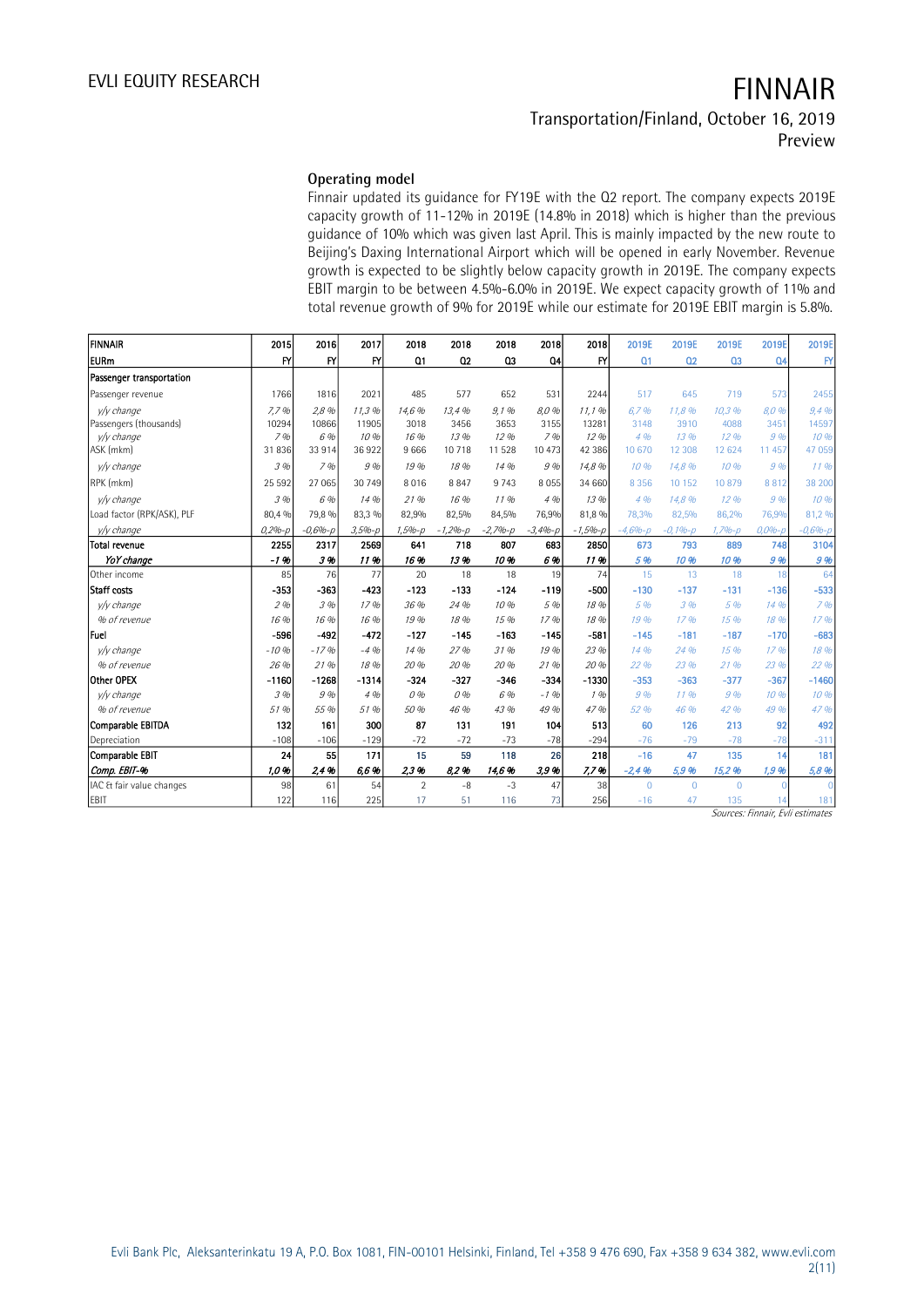## **Fuel spot price development and hedging**

Finnair hedges its fuel purchases for 24 months forward on a rolling basis, with the degree of hedging decreasing towards the end of the hedging period. The higher and lower limits of the degree of hedging are 90% and 60% for the following six months.



## **Valuation**

Our model treats Finnair's EUR 200m hybrid bond as 100% equity. The estimates exclude IAC and fair value changes but include hybrid interest.

|                                                        | <b>MCAP</b> |                 | EV/EBITDA EV/EBITDA EV/EBITDA |                 | EV/EBIT      | EV/EBIT      | EV/EBIT      | P/E          | P/E          | P/E          | P/B           | P/B                | P/B                |
|--------------------------------------------------------|-------------|-----------------|-------------------------------|-----------------|--------------|--------------|--------------|--------------|--------------|--------------|---------------|--------------------|--------------------|
| <b>FINNAIR PEER GROUP</b>                              | local FX    | 19              | 20                            | 21              | 19           | 20           | 21           | 19           | 20           | 21           | 19            | 20                 | 21                 |
| <b>Primary European peers</b>                          |             |                 |                               |                 |              |              |              |              |              |              |               |                    |                    |
| SAS AB                                                 | 5398        | 6,2x            | 5.0x                          | 4,2x            | 23,7x        | 12,8x        | 9,8x         | 23,1x        | 6.1x         | 4.1x         | 1,1x          | 0.9x               | 0.7x               |
| International Consolidated Airlines Group              | 10223       | 3.4x            | 3.1x                          | 2,8x            | 5.6x         | 5.0x         | 4,5x         | 5,3x         | 4.9x         | 4,5x         | 1,6x          | 1,3x               | 1,1x               |
| Air France-KLM SA                                      | 4369        | 2.7x            | 2,5x                          | 2.3x            | 9,6x         | 8,2x         | 6,9x         | 8,7x         | 6.4x         | 5,2x         | 1,9x          | 1,6x               | 1,2x               |
| Deutsche Lufthansa AG                                  | 7173        | 3,3x            | 3,0x                          | 2,8x            | 7.3x         | 6,3x         | 5,7x         | 5.6x         | 4.4x         | 3.9x         | 0.7x          | 0,6x               | 0,6x               |
| Norwegian Air Shuttle ASA                              | 4622        | 10,0x           | 8,1x                          | 6.9x            | 179,3x       | 29,5x        | 20,0x        |              |              | 8,2x         | 1,5x          | 1,7x               | 1,2x               |
| Other European peers                                   |             |                 |                               |                 |              |              |              |              |              |              |               |                    |                    |
| Aegean Airlines SA                                     | 567         | 0.8x            | 1,3x                          |                 | 1,8x         | 2.9x         |              | 9,3x         | 8,5x         | 8,2x         | 1,9x          | 1,8x               | 1,6x               |
| easyJet plc                                            | 5007        | 5,6x            | 5,5x                          | 4.9x            | 11,3x        | 10,9x        | 9,4x         | 14,6x        | 13,4x        | 11,5x        | 1,5x          | 1.4x               | 1,3x               |
| Ryanair Holdings Plc                                   | 13572       | 8,8x            | 7.6x                          | 6,7x            | 15,6x        | 12,6x        | 11,1x        | 16,8x        | 12,8x        | 11,1x        | 2,5x          | 2.1x               | 1,9x               |
| Wizz Air Holdings Plc                                  | 2840        | 3.9x            | 3,2x                          | 2.3x            | 7.6x         | 6,0x         | 4.3x         | 16,5x        | 13,6x        | 11,3x        | 2,8x          | 2.3x               | 1,8x               |
| North American peers                                   |             |                 |                               |                 |              |              |              |              |              |              |               |                    |                    |
| American Airlines Group, Inc.                          | 12588       | 6,5x            | 6,0x                          | 5,5x            | 10,1x        | 9,4x         | 8,3x         | 5,7x         | 5,2x         | 4,7x         | 9,2x          | 4,2x               | 2.9x               |
| Delta Air Lines, Inc.                                  | 34691       | 4.9x            | 4.7x                          | 4,5x            | 6.9x         | 6.9x         | 6,4x         | 7,7x         | 7.6x         | 6,9x         | 2,3x          | 1,9x               | 1,5x               |
| JetBlue Airways Corporation                            | 5077        | 4,7x            | 4,0x                          | 3,7x            | 7,6x         | 6,4x         | 5,7x         | 9,0x         | 7,3x         | 6,2x         | 1,0x          | 0,8x               | 0,7x               |
| Southwest Airlines Co.                                 | 29112       | 6,8x            | 5.9x                          | 5,4x            | 9,7x         | 8,2x         | 7,5x         | 12,8x        | 10,6x        | 9,5x         | 2.5x          | 2.1x               | 1,8x               |
| Spirit Airlines, Inc.                                  | 2525        | 5,6x            | 5,5x                          | 4.8x            | 8,1x         | 8,3x         | 6,9x         | 7,7x         | 7,5x         | 6,3x         | 1,1x          | 1,0x               | 0,8x               |
| WestJet                                                | 3531        | 5,1x            | 4,5x                          |                 | 15,8x        | 13,3x        |              | 17,5x        | 15,5x        | 10,3x        |               |                    |                    |
| Primary European peers median                          |             | 3,4x            | 3.1x                          | 2.8x            | 9.6x         | 8,2x         | 6,9x         | 7,2x         | 5,5x         | 4.5x         | 1.5x          | 1.3x               | 1,1x               |
| Finnair (Evli est)*                                    |             | 3,2x            | 3,2x                          | 3.0x            | 8,6x         | 8.5x         | 7,3x         | 14,3x        | 12,4x        | 9.1x         | 0.9x          | 0,8x               | 0,8x               |
| Finnair discount/premium to primary peer group median* |             | $-8,96$         | 6 %                           | 6 %             | $-1196$      | 3 %          | 6 %          | 99 %         | 124 %        | 102 %        | $-42.96$      | $-3596$            | $-29.96$           |
|                                                        |             |                 |                               |                 |              |              |              |              |              |              |               |                    |                    |
| FINNAIR PEER GROUP                                     | Ticker      | Div yield<br>19 | Div yield<br>20               | Div yield<br>21 | EBIT-%<br>19 | EBIT-%<br>20 | EBIT-%<br>21 | ROCE-%<br>19 | ROCE-%<br>20 | ROCE-%<br>21 | $ROE-9$<br>19 | <b>ROE-%</b><br>20 | <b>ROE-%</b><br>21 |
| <b>Primary European peers</b>                          |             |                 |                               |                 |              |              |              |              |              |              |               |                    |                    |
| SAS AB                                                 | SAS-SE      | 0,0%            | 0.0%                          | 0,0%            | 1,8%         | 4,2%         | 5,2%         | 4.1%         | 9,5%         | 11,0%        | 4,6%          | 14,3%              | 16,5%              |
| International Consolidated Airlines Group              | IAG-GB      | 5,3%            | 5,5%                          | 6,2%            | 12,6%        | 13,0%        | 13,3%        | 15,6%        | 15,9%        | 16,1%        | 29,4%         | 26,1%              | 25,1%              |
| Air France-KLM SA                                      | AF-FR       | 0,1%            | 0,5%                          | 0,7%            | 4,3%         | 4,7%         | 5,3%         | 6,9%         | 7,5%         | 8,1%         | 22,0%         | 24,4%              | 23,9%              |
| Deutsche Lufthansa AG                                  | LHA-DE      | 4,8%            | 5,4%                          | 6,2%            | 5,6%         | 6,2%         | 6,8%         | 8,6%         | 9,4%         | 10,0%        | 12,5%         | 14,4%              | 14,6%              |
| Norwegian Air Shuttle ASA                              | NAS-NO      | 0,0%            | 0,3%                          | 0,7%            | 0,8%         | 5,0%         | 7,1%         | 0,6%         | 3,5%         | 5,0%         | $-71,1%$      | $-10,2%$           | 15,0%              |
| Other European peers                                   |             |                 |                               |                 |              |              |              |              |              |              |               |                    |                    |
| Aegean Airlines SA                                     | AEGN-GR     | 6,6%            | 6,3%                          | 6,9%            | 8,4%         | 8,9%         | 9,4%         | 10,9%        | 12,0%        | 13,1%        | 20,7%         | 20,7%              | 19,8%              |
| easyJet plc                                            | EZJ-GB      | 3.5%            | 3,8%                          | 4,5%            | 7,3%         | 7,5%         | 8,1%         | 8,4%         | 8,4%         | 9.1%         | 10.1%         | 10,4%              | 11,2%              |
| Ryanair Holdings Plc                                   | RY4C-IE     | 0,7%            | 0,7%                          | 0,8%            | 11,2%        | 13,5%        | 13,7%        | 9.8%         | 11,6%        | 12,0%        | 14,9%         | 16,8%              | 16,7%              |
| Wizz Air Holdings Plc                                  | WIZZ-GB     | 0,0%            | 0,0%                          | 0,0%            | 14,6%        | 15,3%        | 15,8%        | 11,4%        | 11,8%        | 12,2%        | 17,1%         | 16,7%              | 15,5%              |
| North American peers                                   |             |                 |                               |                 |              |              |              |              |              |              |               |                    |                    |
| American Airlines Group, Inc.                          | AAL-US      | 1.4%            | 1,4%                          | 1.4%            | 8,0%         | 8,0%         | 8,3%         | 8,4%         | 8,5%         | 9,3%         | 161,9%        | 79,4%              | 62,2%              |
| Delta Air Lines, Inc.                                  | DAL-US      | 2,9%            | 3,2%                          | 3,4%            | 13,9%        | 12,8%        | 13,0%        | 14,8%        | 13,6%        | 13,4%        | 29,7%         | 24,6%              | 22,1%              |
| JetBlue Airways Corporation                            | JBLU-US     | 0,0%            | $0.0\%$                       | 0,0%            | 10,2%        | 11,4%        | 12,1%        | 9.3%         | 10,2%        | 10,6%        | 10.6%         | 11,4%              | 11,4%              |
| Southwest Airlines Co.                                 | LUV-US      | 1,3%            | 1,4%                          | 1,5%            | 13,3%        | 14,3%        | 14,5%        | 16,6%        | 18,1%        | 18,8%        | 19,5%         | 20,1%              | 19,2%              |
| Spirit Airlines, Inc.                                  | SAVE-US     | 0,0%            | 0,0%                          | 0,0%            | 12,9%        | 11,7%        | 12,2%        | 9,3%         | 8,6%         | 9,1%         | 14,9%         | 13,1%              | 13,3%              |
| WestJet                                                | WJA-CA      | 1,8%            | 1,8%                          | 1,8%            | 5,9%         | 6,5%         | 7,9%         |              |              |              |               |                    |                    |
| Primary European peers median                          |             | 0,1%            | 0.5%                          | 0,7%            | 4,3%         | 5,0%         | 6,8%         | 6.9%         | 9.4%         | 10,0%        | 12,5%         | 14,4%              | 16,5%              |
| Finnair (Evli est)*                                    | FIA1S-FI    | 4,7%            | 5.5%                          | 6,3%            | 5.8%         | 6,2%         | 7.1%         | 6,5%         | 6.8%         | 7.6%         | 6.1%          | 6,9%               | 9.1%               |

Source: Factset, Evli Research Note: Our model treats Finnair's EUR 200m hybrid bond as 100% equity. Our estimates exclude IAC and fair value changes, but include hybrid interest.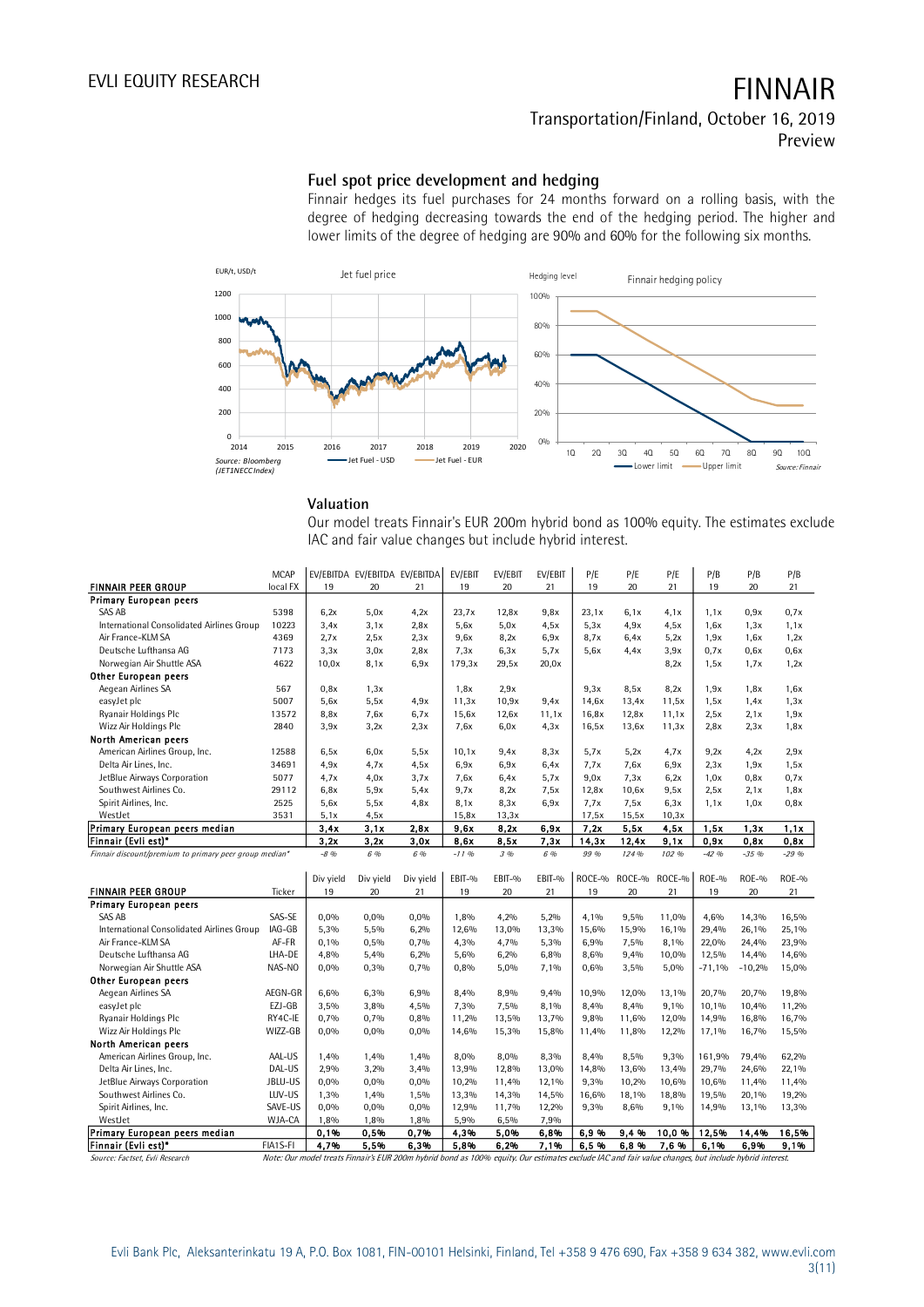# EVLI EQUITY RESEARCH **FINNAIR**

## Transportation/Finland, October 16, 2019 Preview

INTERIM FIGURES

| 2019Q4E<br>2021E<br>201801<br>201802<br>201803<br>201804<br>2018<br>201901<br>201902<br>2019Q3E<br>2019E<br>2020E<br>641.1<br>718.2<br>683.5<br>2.849.7<br>793.4<br>889.2<br>748.2<br>3,103.8<br>3,200.8<br>3,328.0<br>806.9<br>673.0<br>86.6<br>104.1<br>59.9<br>213.4<br>92.4<br>582.6<br>130.5<br>191.4<br>512.6<br>125.9<br>491.6<br>501.3<br>8.9<br>17.5<br>13.5<br>18.2<br>23.7<br>15.2<br>18.0<br>15.9<br>24.0<br>12.4<br>15.8<br>15.7<br>26.5<br>236.2<br>14.6<br>59.1<br>118.2<br>218.4<br>$-16.1$<br>47.2<br>135.4<br>180.9<br>14.4<br>199.5<br>2.3<br>8.2<br>3.9<br>$-2.4$<br>15.2<br>14.6<br>5.9<br>5.8<br>6.2<br>7.7<br>1.9<br>$-70.1$<br>$-31.0$<br>$-31.0$<br>$-27.0$<br>$-107.9$<br>$-0.1$<br>$-27.8$<br>$-129.0$<br>$-8.8$<br>$-27.0$<br>$-93.8$<br>$-101.2$<br>90.4<br>$-4.5$<br>89.4<br>$-47.1$<br>108.4<br>$-12.6$<br>128.3<br>14.5<br>$-11.0$<br>38.4<br>87.1<br>98.3<br>9.7<br>$-3.3$<br>3.9<br>$-8.6$<br>$-21.7$<br>$-25.7$<br>$-17.6$<br>$-25.6$<br>$-7.8$<br>2.5<br>$-17.3$<br>$-19.7$<br>20.0<br>22.8<br>35.5<br>$-191.1$<br>28.6<br>20.6<br>20.3<br>20.0<br>20.0<br>19.5<br>19.8<br>20.0<br>8.1<br>$-10.2$<br>$-16.2$<br>51.2<br>$-40.6$<br>27.4<br>83.5<br>$-13.3$<br>66.1<br>90.0<br>69.7<br>57.0<br>$-0.08$<br>$-0.32$<br>0.52<br>0.70<br>0.06<br>0.54<br>$-0.13$<br>0.21<br>0.65<br>$-0.10$<br>0.45<br>0.40<br>0.70<br>$-0.08$<br>$-0.13$<br>$-0.32$<br>0.21<br>0.65<br>0.52<br>0.06<br>0.54<br>0.40<br>$-0.10$<br>0.45<br>0.00<br>0.00<br>0.00<br>0.00<br>0.27<br>0.00<br>0.00<br>0.00<br>0.00<br>0.30<br>0.35<br>0.40<br>641.1<br>718.2<br>683.5<br>2,849.7<br>3,103.8<br>806.9<br>673.0<br>793.4<br>889.2<br>748.2<br>3,200.8<br>3,328.0<br>641.1<br>683.5<br>2,849.7<br>673.0<br>3,328.0<br>718.2<br>806.9<br>793.4<br>889.2<br>748.2<br>3,103.8<br>3,200.8<br>9.7<br>5.9<br>5.0<br>9.5<br>3.1<br>4.0<br>15.6<br>13.4<br>11.0<br>10.5<br>10.2<br>8.9<br>5.9<br>8.9<br>3.1<br>4.0<br>15.6<br>13.4<br>9.7<br>5.0<br>10.5<br>10.2<br>9.5<br>11.0<br>236.2<br>14.6<br>59.1<br>118.2<br>26.5<br>218.4<br>$-16.1$<br>47.2<br>135.4<br>14.4<br>180.9<br>199.5<br>26.5<br>14.6<br>218.4<br>47.2<br>180.9<br>236.2<br>59.1<br>118.2<br>$-16.1$<br>135.4<br>14.4<br>199.5<br>3.9<br>1.9<br>2.3<br>8.2<br>14.6<br>7.7<br>$-2.4$<br>5.9<br>15.2<br>5.8<br>6.2<br>7.1<br>8.2<br>3.9<br>7.7<br>2.3<br>14.6<br>$-2.4$<br>5.9<br>1.9<br>6.2<br>15.2<br>5.8 |                                      |  |  |  |  |  |  |
|-------------------------------------------------------------------------------------------------------------------------------------------------------------------------------------------------------------------------------------------------------------------------------------------------------------------------------------------------------------------------------------------------------------------------------------------------------------------------------------------------------------------------------------------------------------------------------------------------------------------------------------------------------------------------------------------------------------------------------------------------------------------------------------------------------------------------------------------------------------------------------------------------------------------------------------------------------------------------------------------------------------------------------------------------------------------------------------------------------------------------------------------------------------------------------------------------------------------------------------------------------------------------------------------------------------------------------------------------------------------------------------------------------------------------------------------------------------------------------------------------------------------------------------------------------------------------------------------------------------------------------------------------------------------------------------------------------------------------------------------------------------------------------------------------------------------------------------------------------------------------------------------------------------------------------------------------------------------------------------------------------------------------------------------------------------------------------------------------------------------------------------------------------------------------------------------------------------------------------------------------------------------------------------------------------------------------------------------------------------------------------|--------------------------------------|--|--|--|--|--|--|
|                                                                                                                                                                                                                                                                                                                                                                                                                                                                                                                                                                                                                                                                                                                                                                                                                                                                                                                                                                                                                                                                                                                                                                                                                                                                                                                                                                                                                                                                                                                                                                                                                                                                                                                                                                                                                                                                                                                                                                                                                                                                                                                                                                                                                                                                                                                                                                               | EVLI ESTIMATES, EURm                 |  |  |  |  |  |  |
|                                                                                                                                                                                                                                                                                                                                                                                                                                                                                                                                                                                                                                                                                                                                                                                                                                                                                                                                                                                                                                                                                                                                                                                                                                                                                                                                                                                                                                                                                                                                                                                                                                                                                                                                                                                                                                                                                                                                                                                                                                                                                                                                                                                                                                                                                                                                                                               | Net sales                            |  |  |  |  |  |  |
|                                                                                                                                                                                                                                                                                                                                                                                                                                                                                                                                                                                                                                                                                                                                                                                                                                                                                                                                                                                                                                                                                                                                                                                                                                                                                                                                                                                                                                                                                                                                                                                                                                                                                                                                                                                                                                                                                                                                                                                                                                                                                                                                                                                                                                                                                                                                                                               | EBITDA                               |  |  |  |  |  |  |
| 7.1<br>7.1                                                                                                                                                                                                                                                                                                                                                                                                                                                                                                                                                                                                                                                                                                                                                                                                                                                                                                                                                                                                                                                                                                                                                                                                                                                                                                                                                                                                                                                                                                                                                                                                                                                                                                                                                                                                                                                                                                                                                                                                                                                                                                                                                                                                                                                                                                                                                                    | EBITDA margin (%)                    |  |  |  |  |  |  |
|                                                                                                                                                                                                                                                                                                                                                                                                                                                                                                                                                                                                                                                                                                                                                                                                                                                                                                                                                                                                                                                                                                                                                                                                                                                                                                                                                                                                                                                                                                                                                                                                                                                                                                                                                                                                                                                                                                                                                                                                                                                                                                                                                                                                                                                                                                                                                                               | EBIT                                 |  |  |  |  |  |  |
|                                                                                                                                                                                                                                                                                                                                                                                                                                                                                                                                                                                                                                                                                                                                                                                                                                                                                                                                                                                                                                                                                                                                                                                                                                                                                                                                                                                                                                                                                                                                                                                                                                                                                                                                                                                                                                                                                                                                                                                                                                                                                                                                                                                                                                                                                                                                                                               | EBIT margin (%)                      |  |  |  |  |  |  |
|                                                                                                                                                                                                                                                                                                                                                                                                                                                                                                                                                                                                                                                                                                                                                                                                                                                                                                                                                                                                                                                                                                                                                                                                                                                                                                                                                                                                                                                                                                                                                                                                                                                                                                                                                                                                                                                                                                                                                                                                                                                                                                                                                                                                                                                                                                                                                                               | Net financial items                  |  |  |  |  |  |  |
|                                                                                                                                                                                                                                                                                                                                                                                                                                                                                                                                                                                                                                                                                                                                                                                                                                                                                                                                                                                                                                                                                                                                                                                                                                                                                                                                                                                                                                                                                                                                                                                                                                                                                                                                                                                                                                                                                                                                                                                                                                                                                                                                                                                                                                                                                                                                                                               | Pre-tax profit                       |  |  |  |  |  |  |
|                                                                                                                                                                                                                                                                                                                                                                                                                                                                                                                                                                                                                                                                                                                                                                                                                                                                                                                                                                                                                                                                                                                                                                                                                                                                                                                                                                                                                                                                                                                                                                                                                                                                                                                                                                                                                                                                                                                                                                                                                                                                                                                                                                                                                                                                                                                                                                               | Tax                                  |  |  |  |  |  |  |
|                                                                                                                                                                                                                                                                                                                                                                                                                                                                                                                                                                                                                                                                                                                                                                                                                                                                                                                                                                                                                                                                                                                                                                                                                                                                                                                                                                                                                                                                                                                                                                                                                                                                                                                                                                                                                                                                                                                                                                                                                                                                                                                                                                                                                                                                                                                                                                               | Tax rate (%)                         |  |  |  |  |  |  |
|                                                                                                                                                                                                                                                                                                                                                                                                                                                                                                                                                                                                                                                                                                                                                                                                                                                                                                                                                                                                                                                                                                                                                                                                                                                                                                                                                                                                                                                                                                                                                                                                                                                                                                                                                                                                                                                                                                                                                                                                                                                                                                                                                                                                                                                                                                                                                                               | Net profit                           |  |  |  |  |  |  |
|                                                                                                                                                                                                                                                                                                                                                                                                                                                                                                                                                                                                                                                                                                                                                                                                                                                                                                                                                                                                                                                                                                                                                                                                                                                                                                                                                                                                                                                                                                                                                                                                                                                                                                                                                                                                                                                                                                                                                                                                                                                                                                                                                                                                                                                                                                                                                                               | EPS                                  |  |  |  |  |  |  |
|                                                                                                                                                                                                                                                                                                                                                                                                                                                                                                                                                                                                                                                                                                                                                                                                                                                                                                                                                                                                                                                                                                                                                                                                                                                                                                                                                                                                                                                                                                                                                                                                                                                                                                                                                                                                                                                                                                                                                                                                                                                                                                                                                                                                                                                                                                                                                                               | EPS adjusted (diluted no. of shares) |  |  |  |  |  |  |
|                                                                                                                                                                                                                                                                                                                                                                                                                                                                                                                                                                                                                                                                                                                                                                                                                                                                                                                                                                                                                                                                                                                                                                                                                                                                                                                                                                                                                                                                                                                                                                                                                                                                                                                                                                                                                                                                                                                                                                                                                                                                                                                                                                                                                                                                                                                                                                               | Dividend per share                   |  |  |  |  |  |  |
|                                                                                                                                                                                                                                                                                                                                                                                                                                                                                                                                                                                                                                                                                                                                                                                                                                                                                                                                                                                                                                                                                                                                                                                                                                                                                                                                                                                                                                                                                                                                                                                                                                                                                                                                                                                                                                                                                                                                                                                                                                                                                                                                                                                                                                                                                                                                                                               | SALES, EURm                          |  |  |  |  |  |  |
|                                                                                                                                                                                                                                                                                                                                                                                                                                                                                                                                                                                                                                                                                                                                                                                                                                                                                                                                                                                                                                                                                                                                                                                                                                                                                                                                                                                                                                                                                                                                                                                                                                                                                                                                                                                                                                                                                                                                                                                                                                                                                                                                                                                                                                                                                                                                                                               | Group total                          |  |  |  |  |  |  |
|                                                                                                                                                                                                                                                                                                                                                                                                                                                                                                                                                                                                                                                                                                                                                                                                                                                                                                                                                                                                                                                                                                                                                                                                                                                                                                                                                                                                                                                                                                                                                                                                                                                                                                                                                                                                                                                                                                                                                                                                                                                                                                                                                                                                                                                                                                                                                                               | Total                                |  |  |  |  |  |  |
|                                                                                                                                                                                                                                                                                                                                                                                                                                                                                                                                                                                                                                                                                                                                                                                                                                                                                                                                                                                                                                                                                                                                                                                                                                                                                                                                                                                                                                                                                                                                                                                                                                                                                                                                                                                                                                                                                                                                                                                                                                                                                                                                                                                                                                                                                                                                                                               | SALES GROWTH, Y/Y %                  |  |  |  |  |  |  |
|                                                                                                                                                                                                                                                                                                                                                                                                                                                                                                                                                                                                                                                                                                                                                                                                                                                                                                                                                                                                                                                                                                                                                                                                                                                                                                                                                                                                                                                                                                                                                                                                                                                                                                                                                                                                                                                                                                                                                                                                                                                                                                                                                                                                                                                                                                                                                                               | Group total                          |  |  |  |  |  |  |
|                                                                                                                                                                                                                                                                                                                                                                                                                                                                                                                                                                                                                                                                                                                                                                                                                                                                                                                                                                                                                                                                                                                                                                                                                                                                                                                                                                                                                                                                                                                                                                                                                                                                                                                                                                                                                                                                                                                                                                                                                                                                                                                                                                                                                                                                                                                                                                               | Total                                |  |  |  |  |  |  |
|                                                                                                                                                                                                                                                                                                                                                                                                                                                                                                                                                                                                                                                                                                                                                                                                                                                                                                                                                                                                                                                                                                                                                                                                                                                                                                                                                                                                                                                                                                                                                                                                                                                                                                                                                                                                                                                                                                                                                                                                                                                                                                                                                                                                                                                                                                                                                                               | EBIT, EURm                           |  |  |  |  |  |  |
|                                                                                                                                                                                                                                                                                                                                                                                                                                                                                                                                                                                                                                                                                                                                                                                                                                                                                                                                                                                                                                                                                                                                                                                                                                                                                                                                                                                                                                                                                                                                                                                                                                                                                                                                                                                                                                                                                                                                                                                                                                                                                                                                                                                                                                                                                                                                                                               | Group total                          |  |  |  |  |  |  |
|                                                                                                                                                                                                                                                                                                                                                                                                                                                                                                                                                                                                                                                                                                                                                                                                                                                                                                                                                                                                                                                                                                                                                                                                                                                                                                                                                                                                                                                                                                                                                                                                                                                                                                                                                                                                                                                                                                                                                                                                                                                                                                                                                                                                                                                                                                                                                                               | Total                                |  |  |  |  |  |  |
|                                                                                                                                                                                                                                                                                                                                                                                                                                                                                                                                                                                                                                                                                                                                                                                                                                                                                                                                                                                                                                                                                                                                                                                                                                                                                                                                                                                                                                                                                                                                                                                                                                                                                                                                                                                                                                                                                                                                                                                                                                                                                                                                                                                                                                                                                                                                                                               | EBIT margin, %                       |  |  |  |  |  |  |
|                                                                                                                                                                                                                                                                                                                                                                                                                                                                                                                                                                                                                                                                                                                                                                                                                                                                                                                                                                                                                                                                                                                                                                                                                                                                                                                                                                                                                                                                                                                                                                                                                                                                                                                                                                                                                                                                                                                                                                                                                                                                                                                                                                                                                                                                                                                                                                               | Group total                          |  |  |  |  |  |  |
|                                                                                                                                                                                                                                                                                                                                                                                                                                                                                                                                                                                                                                                                                                                                                                                                                                                                                                                                                                                                                                                                                                                                                                                                                                                                                                                                                                                                                                                                                                                                                                                                                                                                                                                                                                                                                                                                                                                                                                                                                                                                                                                                                                                                                                                                                                                                                                               | Total                                |  |  |  |  |  |  |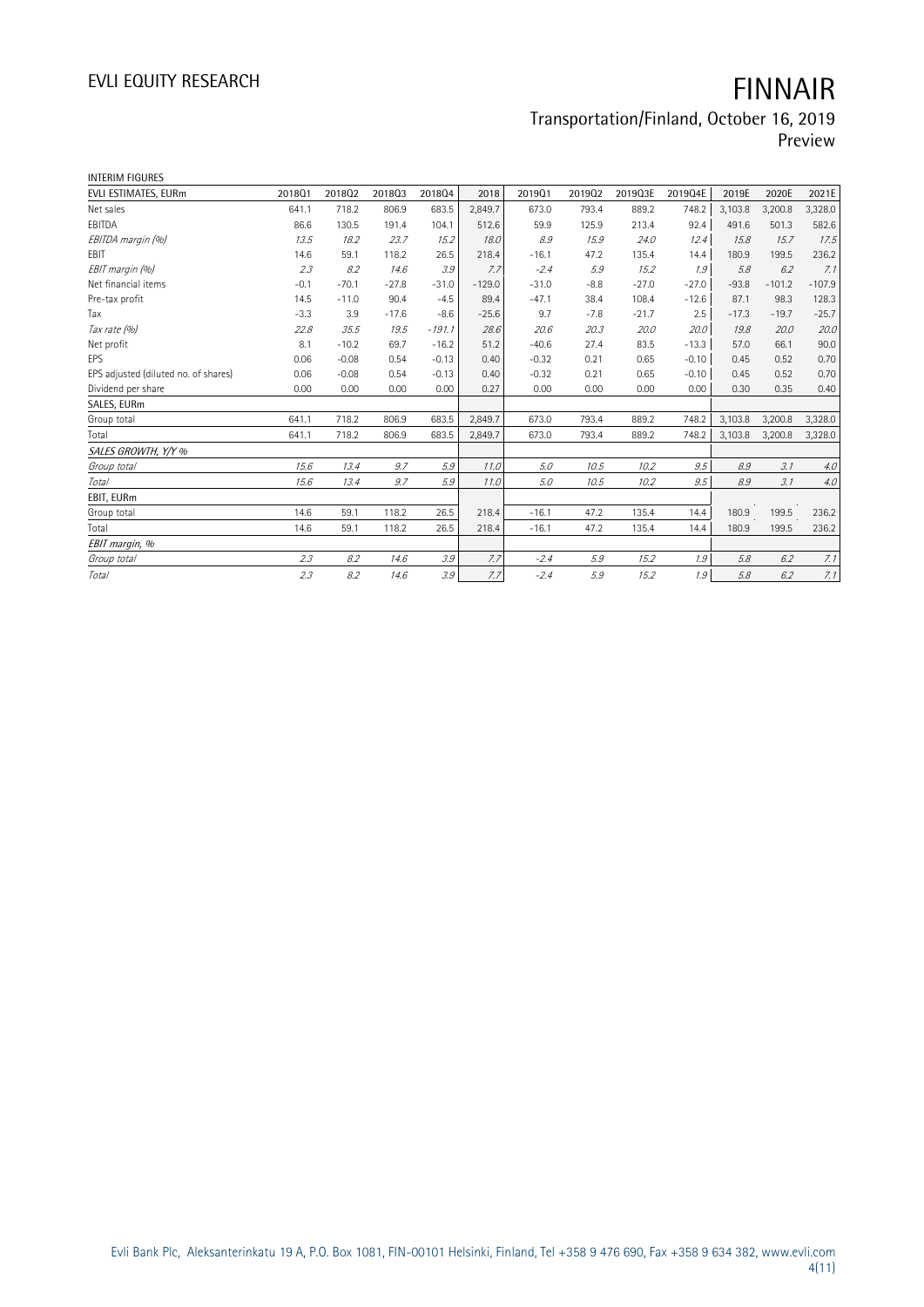# EVLI EQUITY RESEARCH **FINNAIR**

# Transportation/Finland, October 16, 2019

Preview

| INCOME STATEMENT, EURm                   | 2014                | 2015        | 2016                | 2017                | 2018        | 2019E               | 2020E       | 2021E          |
|------------------------------------------|---------------------|-------------|---------------------|---------------------|-------------|---------------------|-------------|----------------|
| <b>Sales</b>                             | 2,284.5             | 2,254.5     | 2,316.8             | 2,568.4             | 2,849.7     | 3,103.8             | 3,200.8     | 3,328.0        |
| Sales growth (%)                         | $-4.8$              | $-1.3$      | 2.8                 | 10.9                | 11.0        | 8.9                 | 3.1         | 4.0            |
| EBITDA                                   | 97.8                | 131.8       | 161.0               | 299.6               | 512.6       | 491.6               | 501.3       | 582.6          |
| EBITDA margin (%)                        | 4.3                 | 5.8         | 6.9                 | 11.7                | 18.0        | 15.8                | 15.7        | 17.5           |
| Depreciation                             | $-134.3$            | $-108.1$    | $-105.8$            | $-129.2$            | $-294.2$    | $-183.5$            | $-192.0$    | $-234.4$       |
| EBITA                                    | $-36.5$             | 23.7        | 55.2                | 170.4               | 218.4       | 180.9               | 199.5       | 236.2          |
| Goodwill amortization / writedown        | 0.0                 | 0.0         | 0.0                 | 0.0                 | 0.0         | 0.0                 | 0.0         | 0.0            |
| EBIT                                     | $-36.5$             | 23.7        | 55.2                | 170.4               | 218.4       | 180.9               | 199.5       | 236.2          |
| EBIT margin (%)                          | $-1.6$              | 1.1         | 2.4                 | 6.6                 | 7.7         | 5.8                 | 6.2         | 7.1            |
| Reported EBIT                            | $-36.5$             | 12.4        | 53.8                | 169.5               | 218.3       | 180.9               | 199.5       | 236.2          |
| EBIT margin (reported) (%)               | $-1.6$              | 0.6         | 2.3                 | 6.6                 | 7.7         | 5.8                 | 6.2         | 7.1            |
| Net financials                           | $-26.6$             | $-8.3$      | $-10.5$             | $-13.7$             | $-129.0$    | $-93.8$             | $-101.2$    | $-107.9$       |
| Pre-tax profit                           | $-63.1$             | 15.4        | 44.7                | 156.7               | 89.4        | 87.1                | 98.3        | 128.3          |
| Taxes                                    | 12.6                | $-3.1$      | $-8.9$              | $-31.3$             | $-25.6$     | $-17.3$             | $-19.7$     | $-25.7$        |
| Minority shares                          | $-0.2$              | 0.0         | 0.0                 | 0.0                 | 0.0         | 0.0                 | 0.0         | 0.0            |
| Net profit                               | $-50.7$             | $-17.8$     | 19.4                | 111.9               | 51.1        | 57.0                | 66.1        | 90.0           |
| Cash NRIs                                | 0.0                 | $-11.3$     | $-1.4$              | $-0.9$              | $-0.1$      | 0.0                 | 0.0         | 0.0            |
| Non-cash NRIs                            | 0.0                 | 0.0         | 0.0                 | 0.0                 | 0.0         | 0.0                 | 0.0         | 0.0            |
| <b>BALANCE SHEET, EURm</b>               |                     |             |                     |                     |             |                     |             |                |
| Assets                                   |                     |             |                     |                     |             |                     |             |                |
| Fixed assets                             | 1,053               | 957         | 1,189               | 1,446               | 1,547       | 1,813               | 1,961       | 2,017          |
| Goodwill                                 | $\mathsf{O}\xspace$ | $\mathbf 0$ | 0                   | $\mathsf{O}\xspace$ | $\mathbf 0$ | $\mathsf{O}\xspace$ | $\mathbf 0$ | $\mathbf 0$    |
| Right of use assets                      | $\mathsf{O}\xspace$ | $\mathbf 0$ | $\overline{0}$      | $\mathbf 0$         | 999         | 784                 | 800         | 832            |
| Inventory                                | 15                  | 12          | 15                  | 17                  | 121         | 131                 | 136         | 141            |
| Receivables                              | 358                 | 364         | 512                 | 460                 | 210         | 224                 | 229         | 236            |
| Liquid funds                             | 426                 | 708         | 814                 | 965                 | 1,067       | 1,162               | 1,199       | 1,246          |
| Total assets                             | 1,885               | 2,050       | 2,529               | 2,887               | 3,944       | 4,115               | 4,325       | 4,472          |
| Liabilities                              |                     |             |                     |                     |             |                     |             |                |
| Shareholder's equity                     | 514                 | 727         | 857                 | 1,016               | 918         | 940                 | 968         | 1,013          |
| Minority interest                        | $\mathbf{1}$        | $\mathbf 0$ | 0                   | $\mathsf{O}\xspace$ | $\mathbf 0$ | $\mathsf{O}\xspace$ | $\mathbf 0$ | $\mathbf 0$    |
| Convertibles                             | 0                   | $\mathbf 0$ | $\mathsf{O}\xspace$ | $\mathsf{O}\xspace$ | $\mathbf 0$ | $\mathsf{O}\xspace$ | $\mathbf 0$ | $\mathbf 0$    |
| Lease liabilities                        | $\mathsf{O}\xspace$ | $\mathbf 0$ | $\overline{0}$      | $\mathbf 0$         | 1,159       | 784                 | 800         | 832            |
| Deferred taxes                           | $\mathsf{O}\xspace$ | $\mathbf 0$ | 33                  | 74                  | 48          | 48                  | 48          | 48             |
| Interest bearing debt                    | 428                 | 346         | 718                 | 719                 | 615         | 1,114               | 1,270       | 1,328          |
| Non-interest bearing current liabilities | 601                 | 682         | 519                 | 566                 | 285         | 311                 | 320         | 333            |
| Other interest-free debt                 | 246                 | 201         | 339                 | 428                 | 811         | 811                 | 811         | 811            |
| Total liabilities                        | 1,885               | 2,050       | 2,529               | 2,887               | 3,944       | 4,115               | 4,325       | 4,472          |
| CASH FLOW, EURm                          |                     |             |                     |                     |             |                     |             |                |
| + EBITDA                                 | 98                  | 132         | 161                 | 300                 | 513         | 492                 | 501         | 583            |
| - Net financial items                    | $-27$               | -8          | $-10$               | $-14$               | $-129$      | $-94$               | $-101$      | $-108$         |
| - Taxes                                  | $\mathsf{O}\xspace$ | $\mathbf 0$ | 33                  | $-1$                | $-52$       | $-17$               | $-20$       | $-26$          |
| - Increase in Net Working Capital        | $-33$               | 43          | 56                  | 57                  | 50          | $\mathbf{1}$        | $\mathbf 0$ | $\overline{1}$ |
| $+/-$ Other                              | $-33$               | $-2$        | $-28$               | 29                  | $-91$       | $-13$               | $-13$       | $-13$          |
| = Cash flow from operations              | 5                   | 164         | 211                 | 371                 | 291         | 369                 | 368         | 437            |
| - Capex                                  | $-146$              | $-81$       | $-486$              | $-394$              | $-320$      | $-450$              | $-340$      | $-290$         |
| - Acquisitions                           | 0                   | $\mathbb O$ | $\mathsf{O}\xspace$ | $\mathbb O$         | $\mathbb O$ | $\mathbb O$         | $\mathbb O$ | $\mathbf 0$    |
| + Divestments                            | 268                 | 448         | 153                 | 157                 | 214         | $\mathsf{O}\xspace$ | $\mathbf 0$ | $\mathbf 0$    |
| = Free cash flow                         | 126                 | 531         | $-122$              | 135                 | 185         | $-81$               | 28          | 147            |
| +/- New issues/buybacks                  | 143                 | 231         | 110                 | 60                  | $-110$      | $\mathsf{O}\xspace$ | $\mathbf 0$ | $\mathbf 0$    |
| - Paid dividend                          | $\mathsf{O}\xspace$ | $\mathbf 0$ | $\mathbf 0$         | $-13$               | $-38$       | $-35$               | $-38$       | $-45$          |
| $+/-$ Other                              | $-46$               | $-480$      | 117                 | $-30$               | 66          | 211                 | 47          | $-55$          |
| Change in cash                           | 223                 | 282         | 105                 | 151                 | 103         | 95                  | 36          | 48             |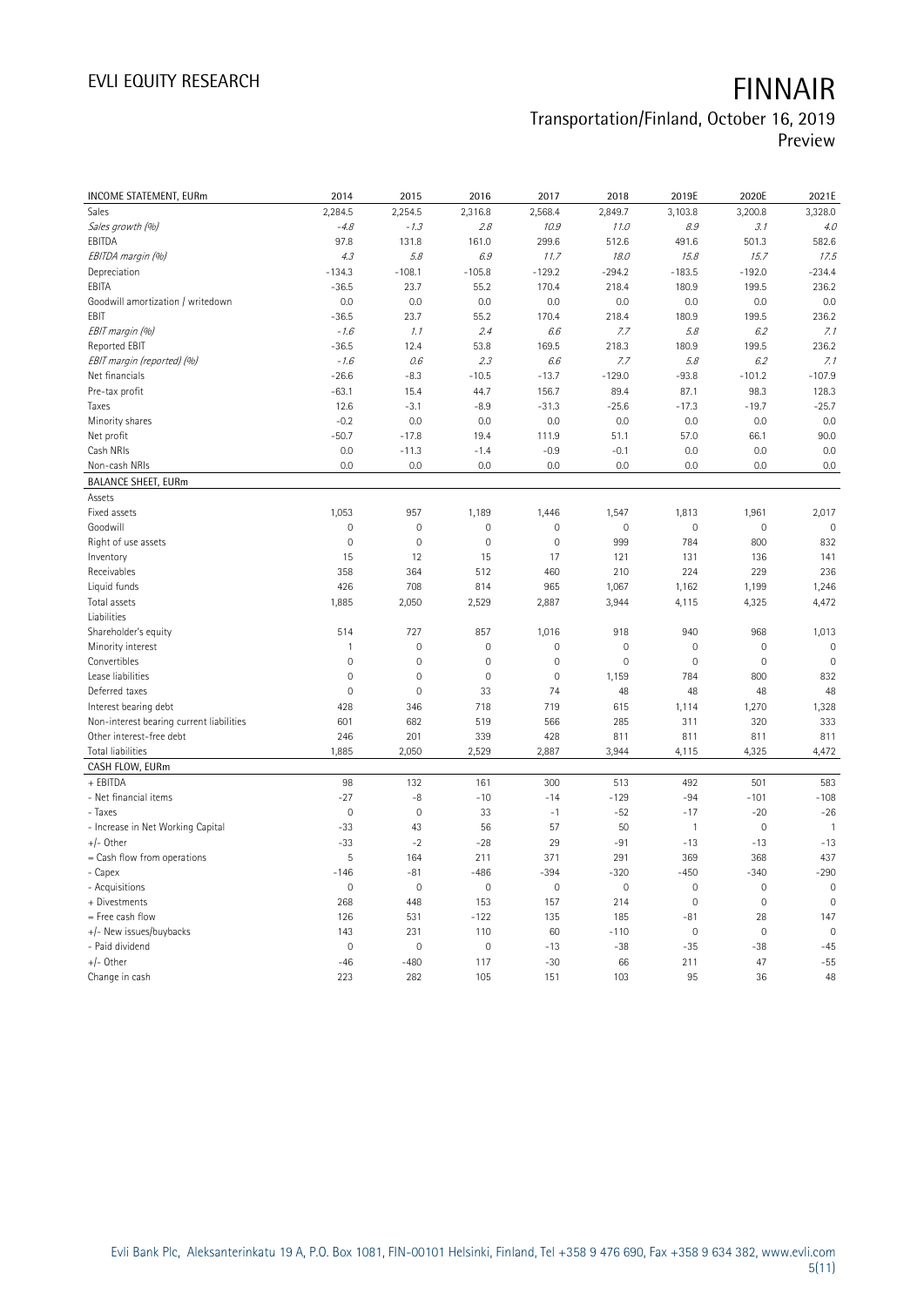# EVLI EQUITY RESEARCH **FINNAIR**

## Transportation/Finland, October 16, 2019 Preview

| <b>KEY FIGURES</b>                             | 2015            | 2016            | 2017            | 2018         | 2019E        | 2020E        | 2021E        |
|------------------------------------------------|-----------------|-----------------|-----------------|--------------|--------------|--------------|--------------|
| M-cap                                          | 694             | 516             | 1,643           | 908          | 816          | 816          | 816          |
| Net debt (excl. convertibles)                  | $-362$          | $-96$           | $-246$          | 707          | 735          | 872          | 914          |
| Enterprise value                               | 332             | 420             | 1,397           | 1,615        | 1,552        | 1,688        | 1,730        |
| Sales                                          | 2,255           | 2,317           | 2,568           | 2,850        | 3,104        | 3,201        | 3,328        |
| EBITDA                                         | 132             | 161             | 300             | 513          | 492          | 501          | 583          |
| EBIT                                           | 24              | 55              | 170             | 218          | 181          | 200          | 236          |
| Pre-tax                                        | 15              | 45              | 157             | 89           | 87           | 98           | 128          |
| Earnings                                       | $-6$            | 21              | 113             | 51           | 57           | 66           | 90           |
| Equity book value (excl. minorities)           | 727             | 857             | 1,016           | 918          | 940          | 968          | 1,013        |
| Valuation multiples                            |                 |                 |                 |              |              |              |              |
| EV/sales                                       | 0.1             | 0.2             | 0.5             | 0.6          | 0.5          | 0.5          | 0.5          |
| EV/EBITDA                                      | 2.5             | 2.6             | 4.7             | 3.2          | 3.2          | 3.4          | 3.0          |
| EV/EBITA                                       | 14.0            | 7.6             | 8.2             | 7.4          | 8.6          | 8.5          | 7.3          |
| EV/EBIT                                        | 14.0            | 7.6             | 8.2             | 7.4          | 8.6          | 8.5          | 7.3          |
| EV/OCF                                         | 2.0             | 2.0             | 3.8             | 5.6          | 4.2          | 4.6          | 4.0          |
| EV/FCFF                                        | 1.5             | $-1.4$          | 6.6             | 9.3          | $-260.5$     | 15.5         | 7.4          |
| P/FCFE                                         | 1.3             | $-4.2$          | 12.2            | 4.9          | $-10.1$      | 28.9         | 5.6          |
| P/E                                            | $-107.2$        | 24.9            | 14.6            | 17.7         | 14.3         | 12.4         | 9.1          |
| P/B                                            | 1.0             | 0.6             | 1.6             | 1.0          | 0.9          | 0.8          | 0.8          |
| Target EV/EBITDA                               | 0.0             | 0.0             | 0.0             | 0.0          | 3.4          | 3.6          | 3.2          |
| Target EV/EBIT                                 | 0.0             | 0.0             | 0.0             | 0.0          | 9.3          | 9.1          | 7.9          |
| Target EV/FCF                                  | 0.0             | 0.0             | 0.0             | 0.0          | $-20.7$      | 64.5         | 12.7         |
| Target P/B                                     | $O.O$           | 0.0             | 0.0             | 0.0          | 1.0          | 1.0          | 0.9          |
| Target P/E                                     | $0.0$           | 0.0             | 0.0             | $O.O$        | 16.6         | 14.4         | 10.5         |
| Per share measures                             |                 |                 |                 |              |              |              |              |
|                                                |                 |                 |                 |              |              |              |              |
|                                                |                 |                 |                 |              |              |              |              |
| Number of shares                               | 128,136         | 128,136         | 128,136         | 128,136      | 128,136      | 128,136      | 128,136      |
| Number of shares (diluted)                     | 128,136         | 128,136         | 128,136         | 128,136      | 128,136      | 128,136      | 128,136      |
| EPS                                            | $-0.05$         | 0.16            | 0.88            | 0.40         | 0.45         | 0.52         | 0.70         |
| Operating cash flow per share                  | 1.28            | 1.65            | 2.90            | 2.27         | 2.88         | 2.87         | 3.41         |
| Free cash flow per share                       | 4.15            | $-0.95$         | 1.05            | 1.45         | $-0.63$      | 0.22         | 1.15         |
| Book value per share                           | 5.68            | 6.69            | 7.93            | 7.17         | 7.34         | 7.55         | 7.91         |
| Dividend per share                             | 0.00            | 0.10            | 0.30            | 0.27         | 0.30         | 0.35         | 0.40         |
| Dividend payout ratio, %                       | 0.0             | 61.7            | 34.1            | 68.6         | 67.4         | 67.9         | 56.9         |
| Dividend yield, %                              | 0.0             | 2.5             | 2.3             | 3.9          | 4.7          | 5.5          | 6.3          |
| FCF yield, %                                   | 76.5            | $-23.5$         | 8.2             | 20.4         | $-9.9$       | 3.5          | 18.0         |
| Efficiency measures                            |                 |                 |                 |              |              |              |              |
| <b>ROE</b>                                     | $-1.0$          | 2.6             | 12.0            | 5.3          | 6.1          | 6.9          | 9.1          |
| <b>ROCE</b>                                    | 2.4             | 4.2             | 10.3            | 9.9          | 6.5          | 6.8          | 7.6          |
| Financial ratios                               |                 |                 |                 |              |              |              |              |
| Inventories as % of sales                      | 0.5             | 0.6             | 0.7             | 4.2          | 4.2          | 4.2          | 4.2          |
| Receivables as % of sales                      | 16.2            | 22.1            | 17.9            | 7.4          | 7.2          | 7.2          | 7.1          |
| Non-interest bearing liabilities as % of sales | 30.3            | 22.4            | 22.0            | 10.0         | 10.0         | 10.0         | 10.0         |
| NWC/sales, %                                   | $-21.6$         | $-12.7$         | $-18.7$         | $-26.3$      | $-24.1$      | $-23.4$      | $-22.5$      |
| Operative CAPEX/sales, %                       | 3.6             | 21.0            | 15.3            | 11.2         | 14.5         | 10.6         | 8.7          |
| CAPEX/sales (incl. acquisitions), %            | 3.6             | 21.0            | 15.3            | 11.2         | 14.5         | 10.6         | 8.7          |
| FCFF/EBITDA                                    | 1.6             | $-1.8$          | 0.7             | 0.3          | 0.0          | 0.2          | 0.4          |
| Net debt/EBITDA, book-weighted                 | $-2.7$          | $-0.6$          | $-0.8$          | 1.4          | 1.5          | 1.7          | 1.6          |
| Debt/equity, market-weighted                   | 0.5             | 1.4             | 0.4             | 0.7          | 1.4          | 1.6          | 1.6          |
| Equity ratio, book-weighted<br>Gearing, %      | 40.6<br>$-49.8$ | 37.8<br>$-11.2$ | 39.1<br>$-24.2$ | 25.4<br>77.0 | 25.0<br>78.2 | 24.4<br>90.1 | 24.7<br>90.2 |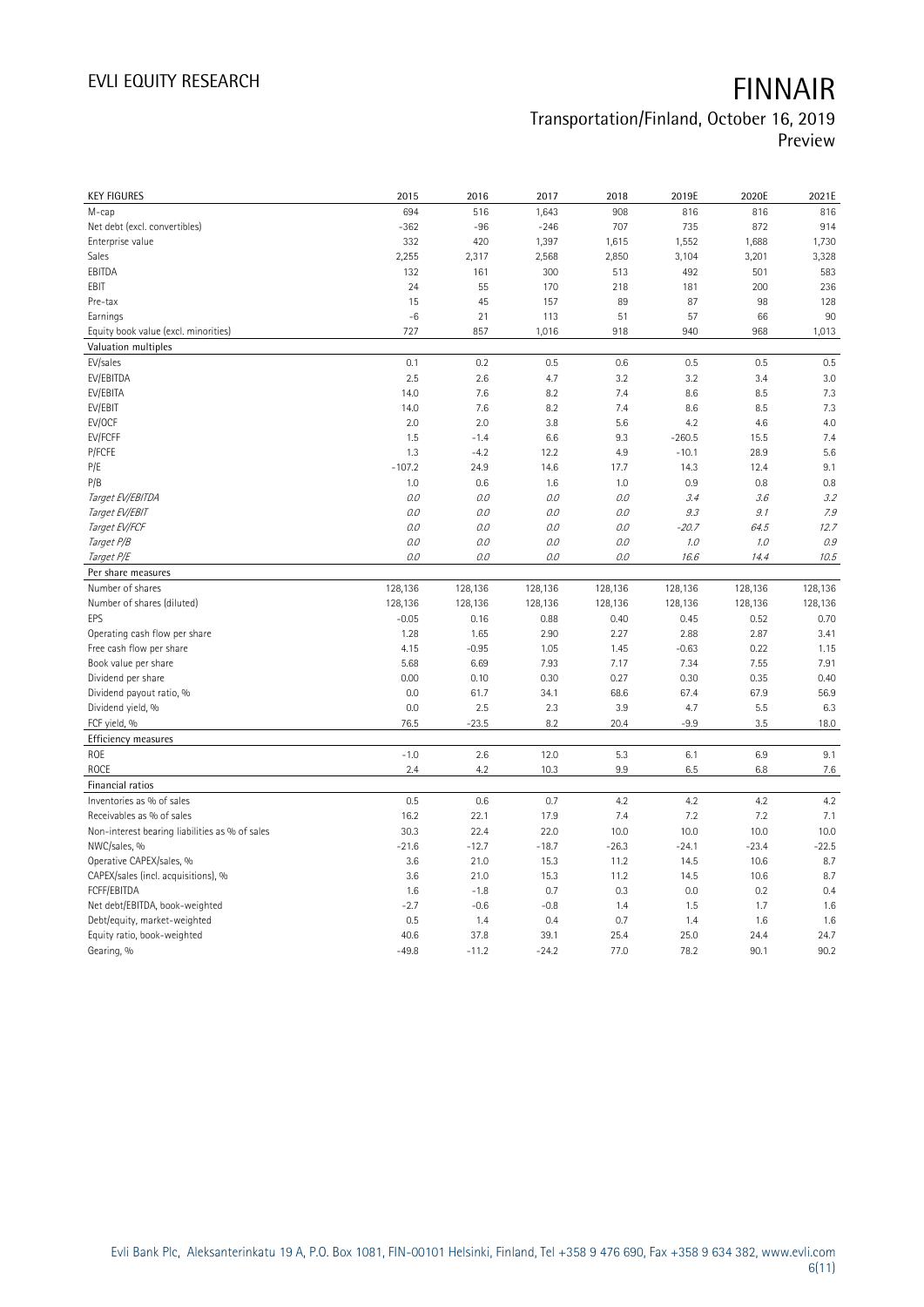| <b>OWNERSHIP STRUCTURE</b>                 | <b>SHARES</b> | <b>EURm</b> | 0/0     |
|--------------------------------------------|---------------|-------------|---------|
| Prime Minister's Office                    | 71,515,426    | 455.553     | 55.8%   |
| The Local Government Pensions Institution  | 6,250,875     | 39.818      | 4.9%    |
| Ilmarinen Mutual Pension Insurance Company | 2,823,846     | 17.988      | 2.2%    |
| Varma Mutual Pension Insurance Company     | 2,744,025     | 17.479      | $2.1\%$ |
| Tiiviste-Group Oy                          | 2,150,000     | 13.695      | $1.7\%$ |
| The State Pension Fund                     | 1,700,000     | 10.829      | 1.3%    |
| Oy Etra Invest Ab                          | 1,000,000     | 6.370       | 0.8%    |
| Veritas Pension Insurance Company Ltd.     | 830,028       | 5.287       | 0.6%    |
| Laakkonen Mikko Kalervo                    | 740,000       | 4.714       | 0.6%    |
| Evli Finland Select Investment Fund        | 675,000       | 4.300       | 0.5%    |
| Ten largest                                | 90,429,200    | 576.034     | 71%     |
| Residual                                   | 37,706,915    | 240.193     | 29%     |
| Total                                      | 128,136,115   | 816.227     | 100%    |

EARNINGS CALENDAR

October 22, 2019 **Q3** report

### COMPANY MISCELLANEOUS

CFO: Mika Stirkkinen Tel: +358 9 818 2780 IR: Mari Reponen

CEO: Topi Manner Tietotie 9, 01053 FINNAIR (VANTAA AIRPORT)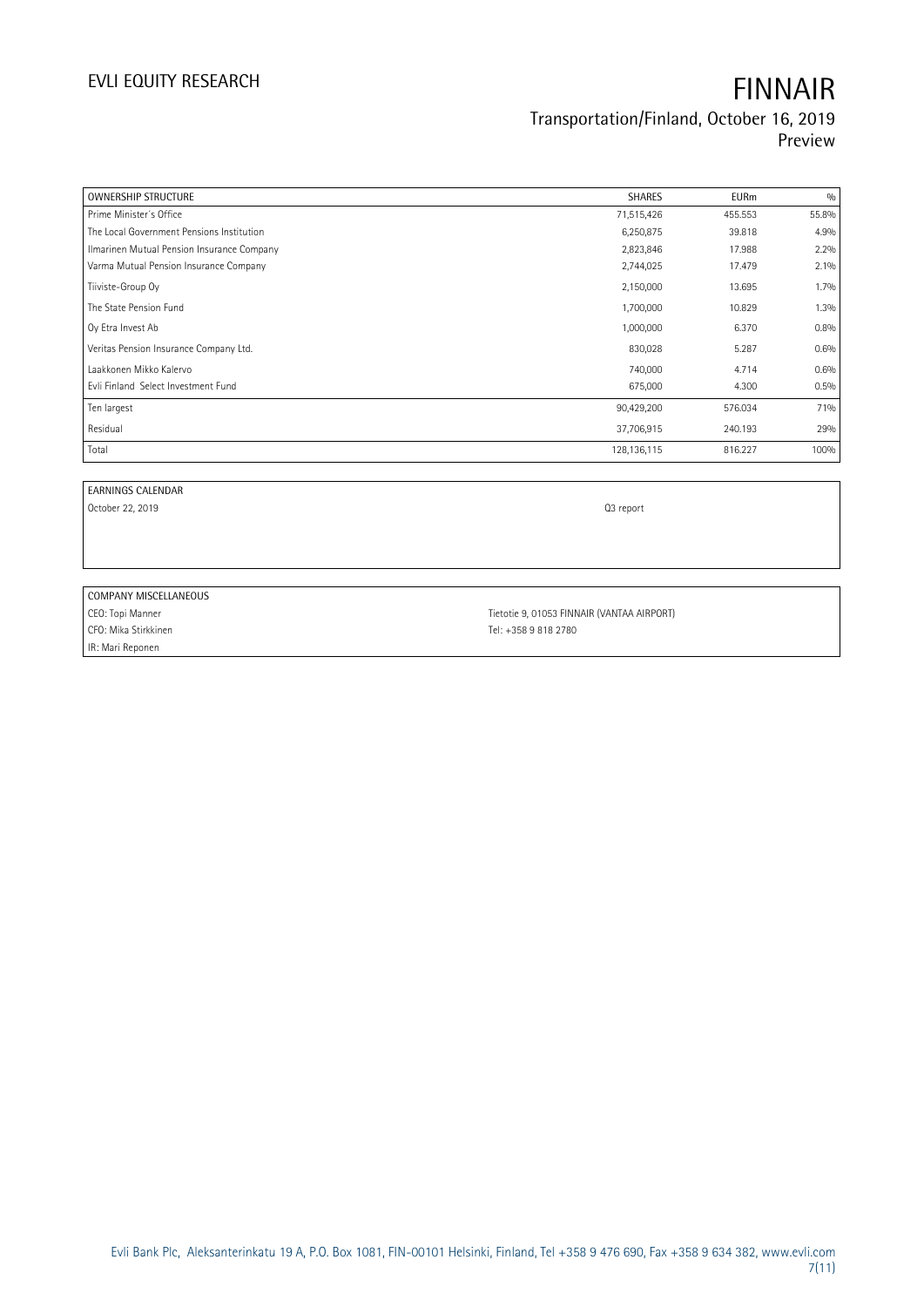DEFINITIONS

| P/E                                                                                                 | EPS                                                                                                   |
|-----------------------------------------------------------------------------------------------------|-------------------------------------------------------------------------------------------------------|
|                                                                                                     |                                                                                                       |
| Price per share<br>Earnings per share                                                               | Profit before extraord. items and taxes-income taxes + minority interest<br>Number of shares          |
|                                                                                                     |                                                                                                       |
| P/BV                                                                                                | <b>DPS</b>                                                                                            |
|                                                                                                     |                                                                                                       |
| Price per share                                                                                     | Dividend for the financial period per share                                                           |
| Shareholders' equity + taxed provisions per share                                                   |                                                                                                       |
|                                                                                                     |                                                                                                       |
| Market cap                                                                                          | OCF (Operating cash flow)                                                                             |
|                                                                                                     |                                                                                                       |
| Price per share * Number of shares                                                                  | EBITDA - Net financial items - Taxes - Increase in working<br>capital - Cash NRIs ± Other adjustments |
|                                                                                                     |                                                                                                       |
| EV (Enterprise value)                                                                               | FCF (Free cash flow)                                                                                  |
|                                                                                                     |                                                                                                       |
| Market cap + net debt + minority interest at market value -                                         | Operating cash flow - operative CAPEX - acquisitions + divestments                                    |
| share of associated companies at market value                                                       |                                                                                                       |
|                                                                                                     |                                                                                                       |
| EV/Sales                                                                                            | FCF yield, %                                                                                          |
|                                                                                                     |                                                                                                       |
| Enterprise value                                                                                    | Free cash flow                                                                                        |
| <b>Sales</b>                                                                                        | Market cap                                                                                            |
| EV/EBITDA                                                                                           | Operative CAPEX/sales                                                                                 |
|                                                                                                     |                                                                                                       |
| Enterprise value                                                                                    | Capital expenditure - divestments - acquisitions                                                      |
| Earnings before interest, tax, depreciation and amortization                                        | <b>Sales</b>                                                                                          |
| EV/EBIT                                                                                             | Net working capital                                                                                   |
|                                                                                                     |                                                                                                       |
| Enterprise value                                                                                    | Current assets - current liabilities                                                                  |
| Operating profit                                                                                    |                                                                                                       |
|                                                                                                     |                                                                                                       |
| Net debt                                                                                            | Capital employed/Share                                                                                |
| Interest bearing debt - financial assets                                                            | Total assets - non-interest bearing debt                                                              |
|                                                                                                     | Number of shares                                                                                      |
|                                                                                                     |                                                                                                       |
| Total assets                                                                                        | Gearing                                                                                               |
| Balance sheet total                                                                                 | Net debt                                                                                              |
|                                                                                                     | Equity                                                                                                |
| Div yield, %                                                                                        | Debt/Equity, %                                                                                        |
|                                                                                                     |                                                                                                       |
| Dividend per share                                                                                  |                                                                                                       |
| Price per snare                                                                                     | Interest bearing debt<br>Shareholders' equity + minority interest + taxed provisions                  |
|                                                                                                     |                                                                                                       |
|                                                                                                     |                                                                                                       |
| Payout ratio, %                                                                                     | Equity ratio, %                                                                                       |
|                                                                                                     |                                                                                                       |
| Total dividends<br>Earnings before extraordinary items and taxes - income taxes + minority interest | Shareholders' equity $+$ minority interest $+$ taxed provisions                                       |
|                                                                                                     | Total assets - interest-free loans                                                                    |
|                                                                                                     |                                                                                                       |
| ROCE, %                                                                                             | CAGR, %                                                                                               |
|                                                                                                     |                                                                                                       |
| Profit before extraordinary items + interest expenses+ other financial costs                        | Cumulative annual growth rate = Average growth per year                                               |
| Balance sheet total - non-interest bearing debt (average)                                           |                                                                                                       |
| ROE, %                                                                                              |                                                                                                       |
|                                                                                                     |                                                                                                       |
| Profit before extraordinary items and taxes - income taxes                                          |                                                                                                       |
| Shareholder's equity + minority interest + taxed provisions (average)                               |                                                                                                       |
|                                                                                                     |                                                                                                       |
|                                                                                                     |                                                                                                       |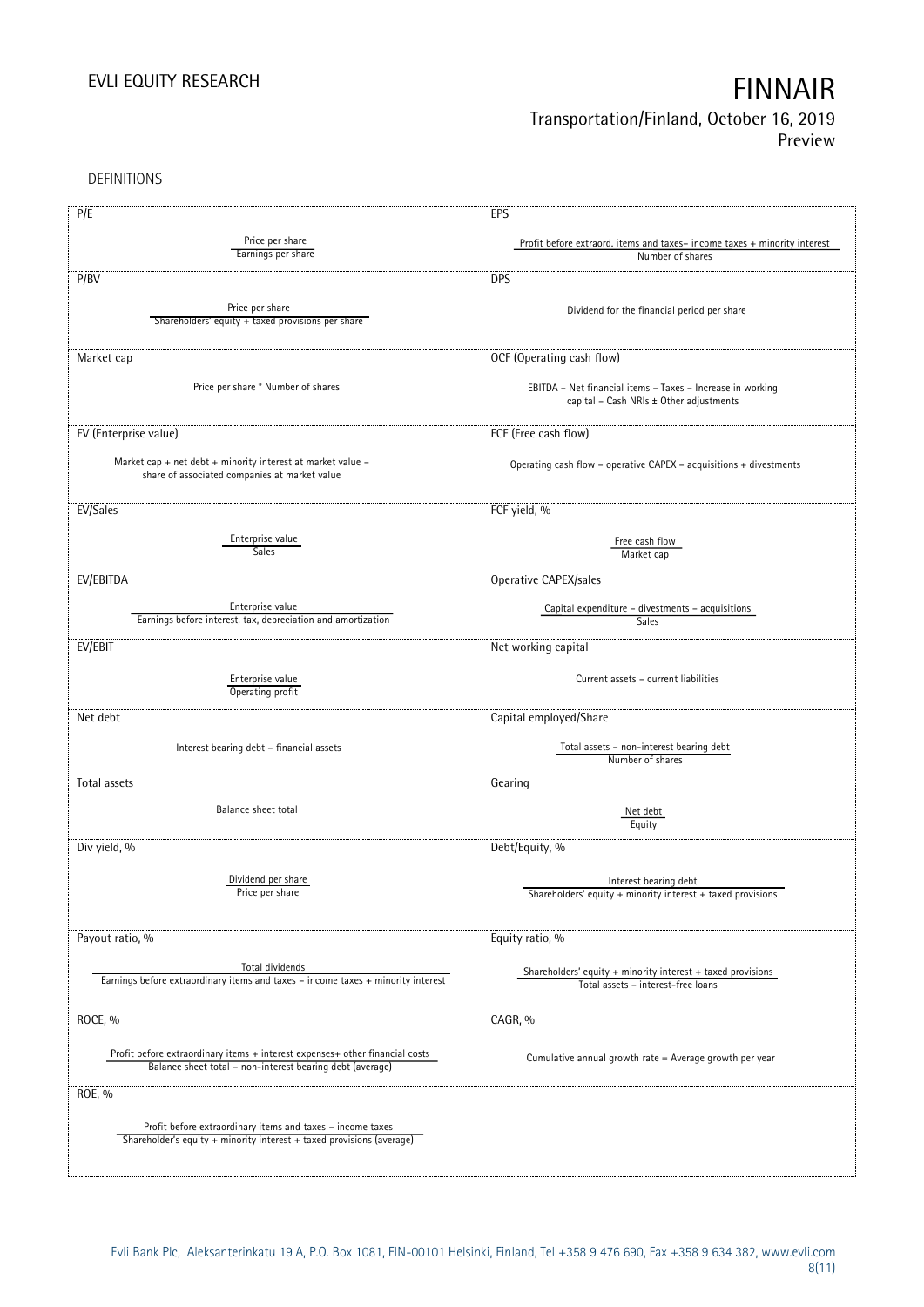### Important Disclosures

Evli Research Partners Plc ("ERP") uses 12-month target prices. Target prices are defined by utilizing analytical techniques based on financial theory including (but not limited to) discounted cash flow analysis and comparative valuation. The selection of valuation methods depends on different circumstances. Target prices may be altered on the basis of new information coming to light in the underlying company or changes in interest rates, changes in foreign exchange rates, other securities prices or market indices or outlook for the aforementioned factors or other factors that may change the conditions of financial markets. Recommendations and changes by analysts are available at [Analysts' recommendations and ratings revisions](https://research.evli.com/JasperAllModels.action?authParam=key;461&authParam=x;G3rNagWrtf7K&authType=3).

Investment recommendations are defined as follows:

| Target price compared to share price | Recommendation                |
|--------------------------------------|-------------------------------|
| $<-10.96$                            | <b>SFII</b>                   |
| $-10 - (+10)$ %                      | H <sub>O</sub> I <sub>D</sub> |
| $> 10\%$                             | <b>BUY</b>                    |

ERP's investment recommendation of the analyzed company is updated at least 2 timer per year.



The graph above shows the distribution of ERP's recommendations of companies under coverage in 1st of February 2019. If recommendation is not given, it is not mentioned here.

### Name(s) of the analyst(s): Rissanen

This research report has been prepared by Evli Research Partners Plc ("ERP" or "Evli Research"). ERP is a subsidiary of Evli Bank Plc. Production of the investment recommendation has been concluded on [16.10.2019, 8:45]. This report has been published on [16.10.2019, 9:20].

None of the analysts contributing to this report, persons under their guardianship or corporations under their control have a position in the shares of the company or related securities.

The date and time for any price of financial instruments mentioned in the recommendation refer to the previous trading day's closing price(s) unless otherwise stated in the report.

Each analyst responsible for the content of this report assures that the expressed views accurately reflect the personal views of each analyst on the covered companies and securities. Each analyst assures that (s)he has not been, nor are or will be, receiving direct or indirect compensation related to the specific recommendations or views contained in this report.

Companies in the Evli Group, affiliates or staff of companies in the Evli Group, may perform services for, solicit business from, hold long or short positions in, or otherwise be interested in the investments (including derivatives) of any company mentioned in the publication or report.

Neither ERP nor any company within the Evli Group have managed or co-managed a public offering of the company's securities during the last 12 months prior to, received compensation for investment banking services from the company during the last 12 months prior to the publication of the research report.

ERP has signed an agreement with the issuer of the financial instruments mentioned in the recommendation, which includes production of research reports. This assignment has a limited economic and financial impact on ERP and/or Evli. Under the assignment ERP performs services including, but not limited to, arranging investor meetings or –events, investor relations communication advisory and production of research material.

ERP or another company within the Evli Group does not have an agreement with the company to perform market making or liquidity providing services. months prior to, received compensation for investment banking services from the company during the last 12 months prior to the publication of the. For the prevention and avoidance of conflicts of interests with respect to this report, there is an information barrier (Chinese wall) between Investment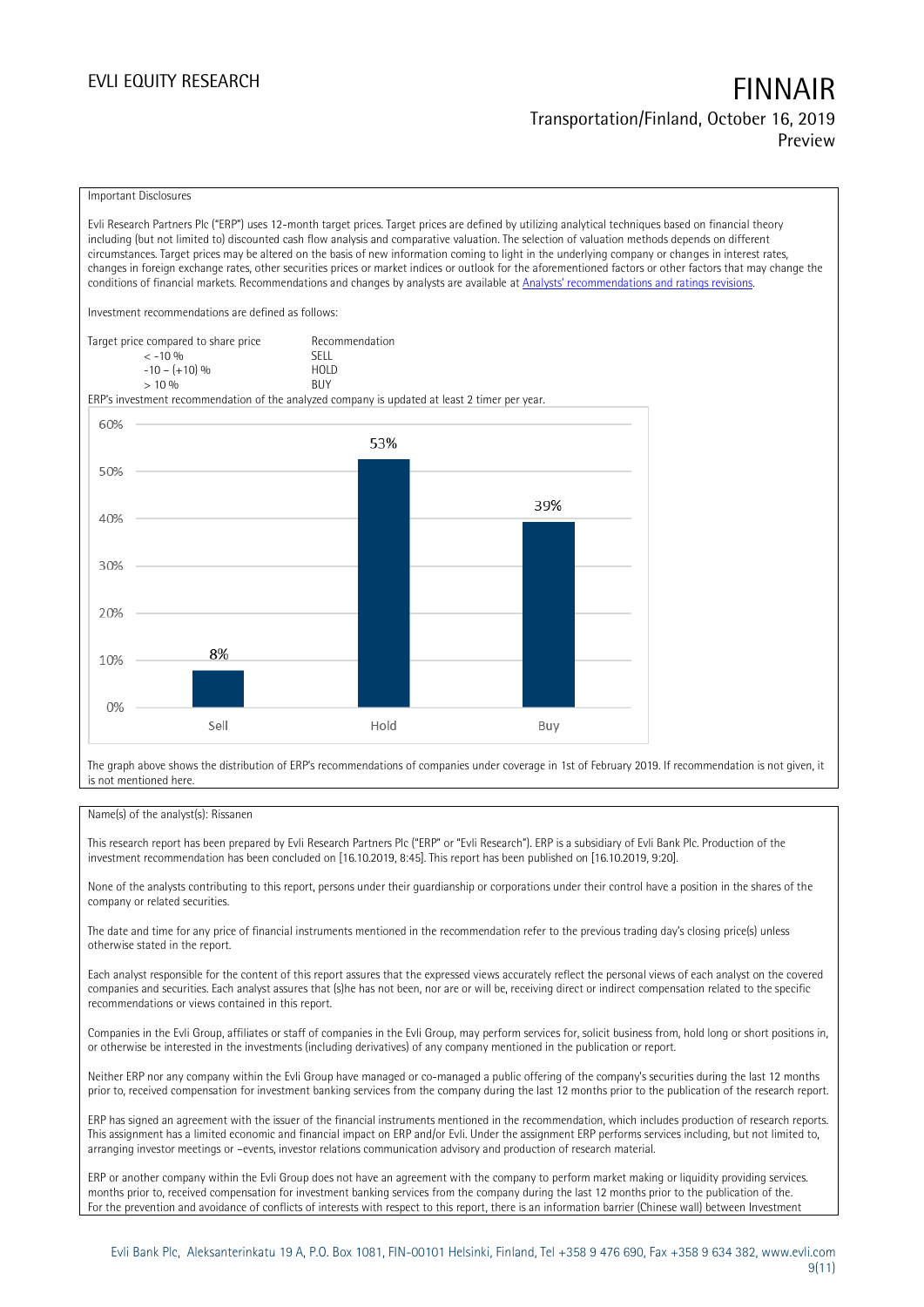Research and Corporate Finance units concerning unpublished investment banking services to the company. The remuneration of the analyst(s) is not tied directly or indirectly to investment banking transactions or other services performed by Evli Bank Plc or any company within Evli Group.

This report has not been disclosed to the company prior to its dissemination.

This report is provided and intended for informational purposes only and may not be used or considered under any circumstances as an offer to sell or buy any securities or as advice to trade any securities.

This report is based on sources ERP considers to be correct and reliable. The sources include information providers Reuters and Bloomberg, stock-exchange releases from the companies and other company news, Statistics Finland and articles in newspapers and magazines. However, ERP does not guarantee the materialization, correctness, accuracy or completeness of the information, opinions, estimates or forecasts expressed or implied in the report. In addition, circumstantial changes may have an influence on opinions and estimates presented in this report. The opinions and estimates presented are valid at the moment of their publication and they can be changed without a separate announcement. Neither ERP nor any company within the Evli Group are responsible for amending, correcting or updating any information, opinions or estimates contained in this report. Neither ERP nor any company within the Evli Group will compensate any direct or consequential loss caused by or derived from the use of the information represented in this publication.

All information published in this report is for the original recipient's private and internal use only. ERP reserves all rights to the report. No part of this publication may be reproduced or transmitted in any form or by any means, electronic, mechanical, photocopying, recording or otherwise, or stored in any retrieval system of any nature, without the written permission of ERP.

This report or its copy may not be published or distributed in Australia, Canada, Hong Kong, Japan, New Zealand, Singapore or South Africa. The publication or distribution of this report in certain other jurisdictions may also be restricted by law. Persons into whose possession this report comes are required to inform themselves about and to observe any such restrictions.

Evli Bank Plc is not registered as a broker-dealer with the U. S. Securities and Exchange Commission ("SEC"), and it and its analysts are not subject to SEC rules on securities analysts' certification as to the currency of their views reflected in the research report. Evli Bank is not a member of the Financial Industry Regulatory Authority ("FINRA"). It and its securities analysts are not subject to FINRA's rules on Communications with the Public and Research Analysts and Research Reports and the attendant requirements for fairness, balance and disclosure of potential conflicts of interest. This research report is only being offered in U.S. by Auerbach Grayson & Company, LLC (Auerbach Grayson) to Major U.S. Institutional Investors and is not available to, and should not be used by, any U.S. person or entity that is not a Major U.S. Institutional Investor. Auerbach Grayson is a broker-dealer registered with the U.S. Securities and Exchange Commission and is a member of the FINRA. U.S. entities seeking more information about any of the issuers or securities discussed in this report should contact Auerbach Grayson. The securities of non-U.S. issuers may not be registered with or subject to SEC reporting and other requirements.

ERP is not a supervised entity but its parent company Evli Bank Plc is supervised by the Finnish Financial Supervision Authority.